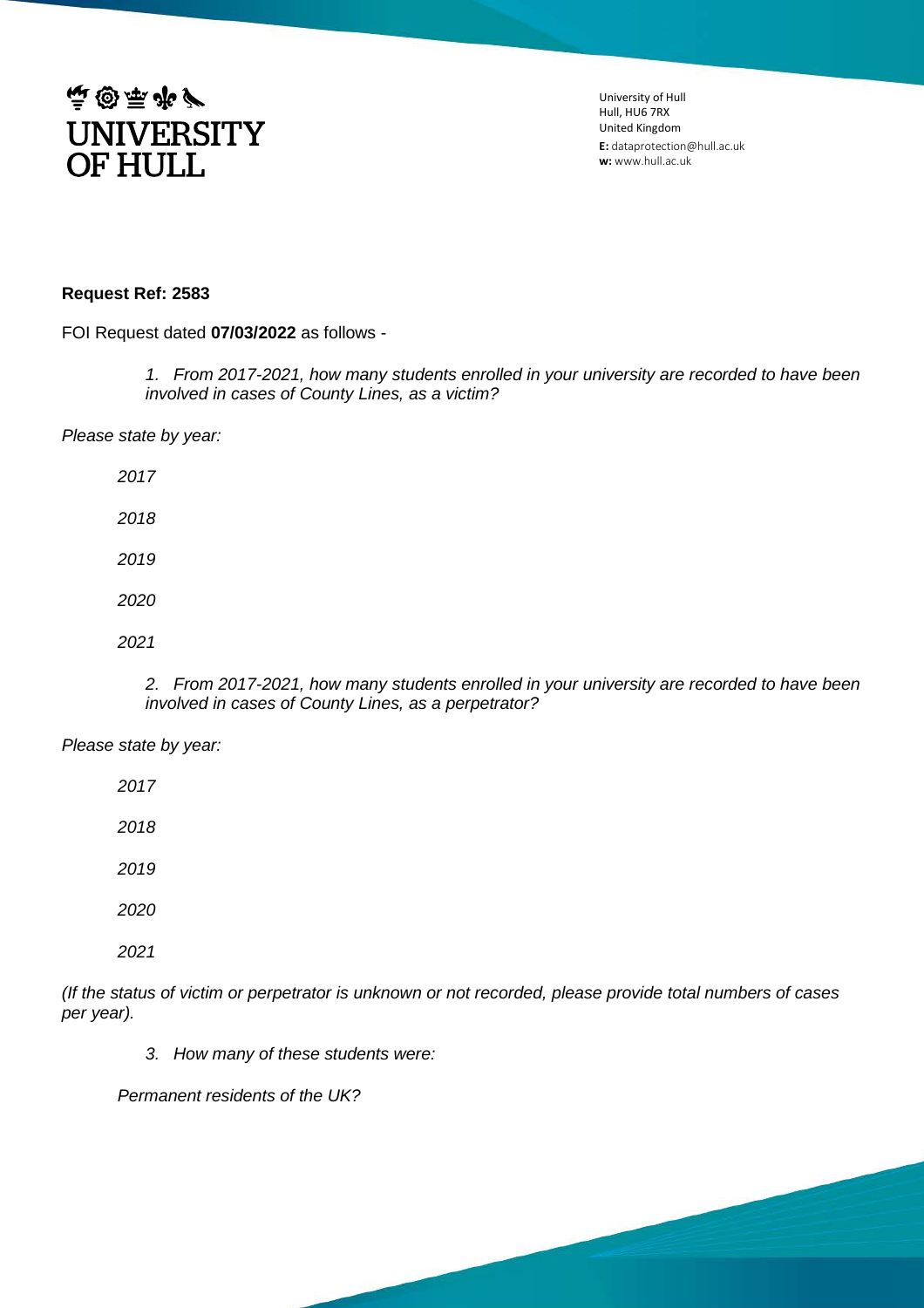## *International students?*

*4. How many incidents of student drug possession on campus (including student accommodation), have been reported between 2017-2021?*

*Please state by year:*

*2017*

*2018*

*2019*

*2020* 

*2021*

*5. How many incidents of student drug use on campus (including student accommodation), have been reported between 2017-2021?*

*Please state by year:*

*2017*

*2018*

*2019*

*2020* 

*2021*

*6. How many incidents of student drug distribution on campus (including student accommodation), have been reported between 2017-2021?*

*Please state by year:*

*2017*

*2018*

*2019*

*2020* 

*2021*

The Freedom of Information Act requires that this request is dealt with in a manner that is motive and applicant blind. A disclosure under this legislation is considered a disclosure to the world and is considered to be on the basis that it is in the public interest.